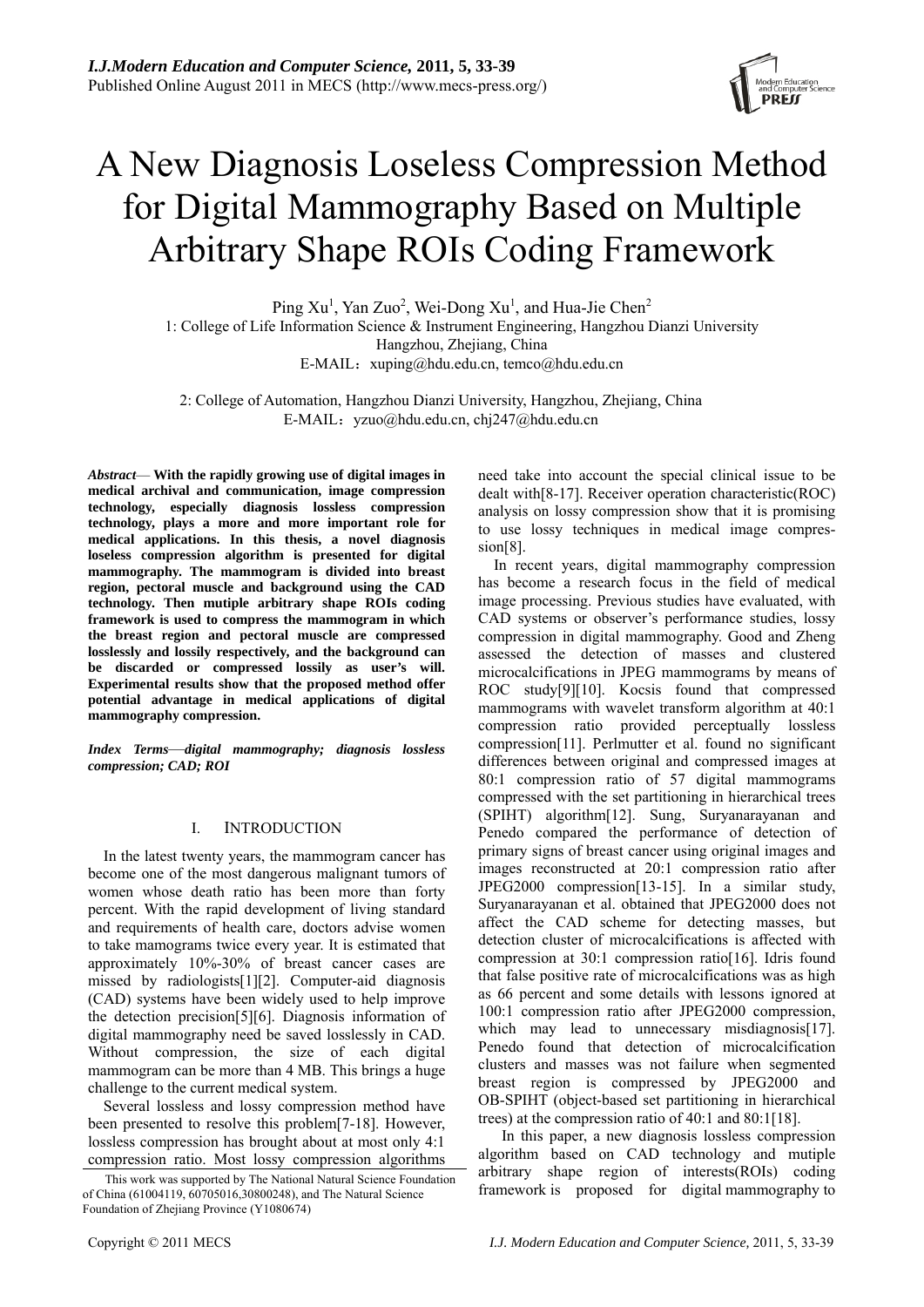

Fig.1 Flow diagram of mutiple arbitrary shape ROIs coding framework

high compression ratio while maintaining the diagnosis information losslessly.

This paper is organized with Section II presenting the proposed compression method. Section III provides the experimental results. Section IV draws the conclusion.

## II. PROPOSED METHOD

### *A.* Multiple, arbitrary shape ROIs coding framework

Mutiple, arbitrary shape ROIs coding framework is given as shown in Figure.1. The coding framework can be summarized as follows:

Firstly, the image plane is partitioned into multiple ROIs with different priorities which are marked by a gray mask, in which the higher gray value of the region, the higher priority of the ROIs will be;

Secondly, different ROIs are transformed into independent region bit streams by the integer-to-integer shape adaptive discrete wavelet transform(ISA-DWT)<sup>[17]</sup> in accordance with the order from highest to lowest priority respectively;

Lastly, ROIs with the same proprity are coding by the modified SPIHT algorithm<sup>[18]</sup> to generate the coding stream under their target distortion constraint and the target bit rate.

*1) Gray mask of ROIs:* 

The image plane  $\Omega$  is partitioned into *N* subsets  $ROI_i$ ,  $i = 1, \dots, N$ . The *N* different ROIs need to be encoded with different priorities. The set of *N* priorities can be expressed as

$$
H = \{P_{ROI}^{1}, P_{ROI}^{2}, P_{ROI}^{3}, \cdots, P_{ROI}^{N}\}
$$
 (1)

where  $P_{ROI}^{i}$  is the priority assigned to the *i*th ROI.

The priority  $P_{\text{rot}}^i$  assigned to the *i*th ROI determinates the relative importance of the region in the entire image. A higher priority results in earlier isolated bit stream. Because different ROIs may have the same priority, *M* different priorities are produced as

$$
P^1 < P^2 < P^3 < \dots < P^M \tag{2}
$$

where  $P^i$  is the *i*th priority. A gray mask is used to show the priorities of different ROIs, in which the larger gray value of the region means the higher priority. So the mask region of the background is black and those ROIs with the same priority have the same gray value.

*2) Estimation of the quality of the reconstructed ROIs:*  During the encoding process, for each priority, a separate distortion constraint is employed

$$
D^i \le D_{i \max} \tag{3}
$$

Where  $D^i$  and  $D_i$  <sub>max</sub> are the distortion and the maximum allowable distortion of the *i*th priority, respectively. ROIs with the same priority has the same distortion constrains. ROIs with different priorities are separately represented by ISA-DWT to produce independent region bit streams. ISA-DWT maps the ROIs with the same priority into a set of transform coefficients defined over  $\Lambda_i$  with  $\Lambda_i \subseteq \Lambda$  where  $\Lambda$  is the wavelet coefficient plane corresponding to the conventional wavelet representation of image plane  $\Omega$ .

According to Parseval's theorem of energy preservation, energy in the image domain is equal to that in its wavelet domain for the orthonormal wavelet transform, and almost equal for the biorthogonal wavelet transform. So the energy in the image domain can be estimated by that in its wavelet domain. We use orthonormal (or biorthogonal) wavelet basis which yields:

$$
D^i \approx D^{\Lambda_i} \tag{4}
$$

where  $D^{\Lambda_i}$  is the distortion of ROIs, which can be measured by parameters such as MSE, with the *i*th priority measured in the wavelet domain. Therefore, we can use orthonormal (or biorthogonal) wavelet basis to obtain the estimated quality of the reconstructed ROI by measuring the region distortion without addition computational cost of obtaining the reconstructed image.

The wavelet coefficients are encoded by the modified SPITH with an additional task for the encoder to get the reconstructed wavelet coefficients. For the value of *n* when a coordinate is moved to the LSP, it is known that  $2^n \leq |c[i, j]| < 2^{n+1}$ , where  $c[\cdot]$  is the wavelet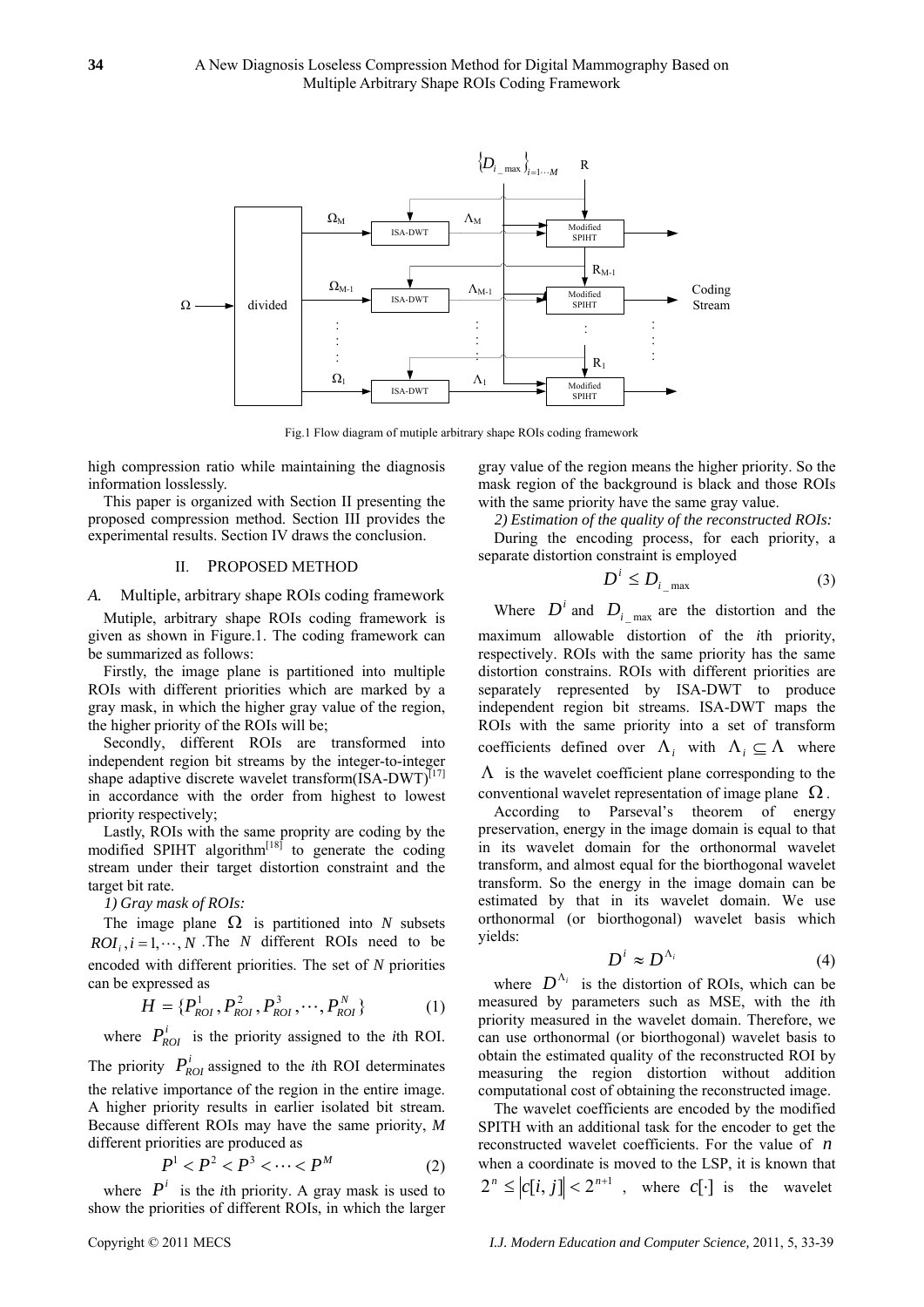

coefficient of the original image.

Plus the sign bit and set the estimated reconstructed wavelet coefficient  $\hat{c}[i, j] = \pm 1.5 \times 2^{n}$ , where  $\hat{c}[\cdot]$ is the estimated wavelet coefficient of reconstructed image. During the refinement pass,  $\hat{c}[i, j]$  is added or subtracted by  $2^{n-1}$  when it inputs the bits of the binary representation of  $|c[i, j]|$ .

*3) Arbitarary shape ROI lossy and lossless compression algorithm* 

A gray mask is induced to mark the priorities of ROIs. The priorities decide the order of the processing for coefficients of the ROIs at the encoder and the decoder. Those ROIs with the same priority are transformed as one ROI. Because of its good coding performance for lossy and lossless compression of arbitrary shape region, the ISA-DWT is used to transform arbitarary shape ROI into independent region bit streams. Then the modified SPIHT algorithm is used to coding each region to generate coding stream under its target distortion constraint and the target bit rate. So each ROI can achieve its target reconstructed quality by estimating the distortion of its wavelet coefficients in the encoder.

*B.* The proposed diagnosis loseless compression method for digital mammography

The diagram of the proposed compression scheme, which mainly includes CAD and multiple arbitrary ROIs coding framework, is shown in Fig.2. The original mammogram is divided into breast region, pectoral muscle and background by the CAD technology. CAD extracts breast at first and then pectoral muscle to get the priority mask in which region of higher priority is marked with higher gray value. Then mutiple arbitrary shape ROIs coding framework is used to coding all ROIs. Specifically, the breast region is compressed losslessly by arbitrary shape ROI compression algorithm; the

pectoral muscle region is compressed lossily under given distortion constraint; the background can be discarded or compressed lossily as user's will.

*C.* Extracting the breast region

The breast is extracted by a four-step method[21] as Fig.3 shows.

Step 1: Iterative thresholding is used to seperate breast from the background and line scan to locate the breast;

Step 2: Column scan and utilizing the least square estimation(LSE) to detect the orientation of horizontal frame;

Step 3: Elastic thread technique is applied to cut the conglutination of the breast and the frame;

Step 4: Watershed method is used to refine the breast boundary;

# *D.* Segmenting the pectoral muscle

 A model-based algorithm[22] is used to segment the pectoral muscle from the breast as Fig.4 shows. Two contour line models are set up to describe the intensity distribution of surrounding area of pectoral muscle. After the medilateral oblique(MLO) of each mammogram is adjusted to make pectoral muscle at the same position such as the lower right corner, a series of ROIs with different sizes are applied upon the region surrounding the pectoral muscle to obtain the optimal threshold and mean square error (MSE) curve. The model type of current pectoral muscle region can be determined according to MSE curve shape, and the optimal threshold of the pectoral muscle boundary be computed by its model's character. After thresholding, the boundary of main threshold region is extracted, then zonal hough transform is used to approach the edge of the pectoral muscle in optimal ROI. The maximum gradient of the optimal ROI can be got by line scan and the second fitting line be used to form a two-stage fitting line by zonal hough transform. At last, elastic thread and polygon approaching techniques are carried out to refine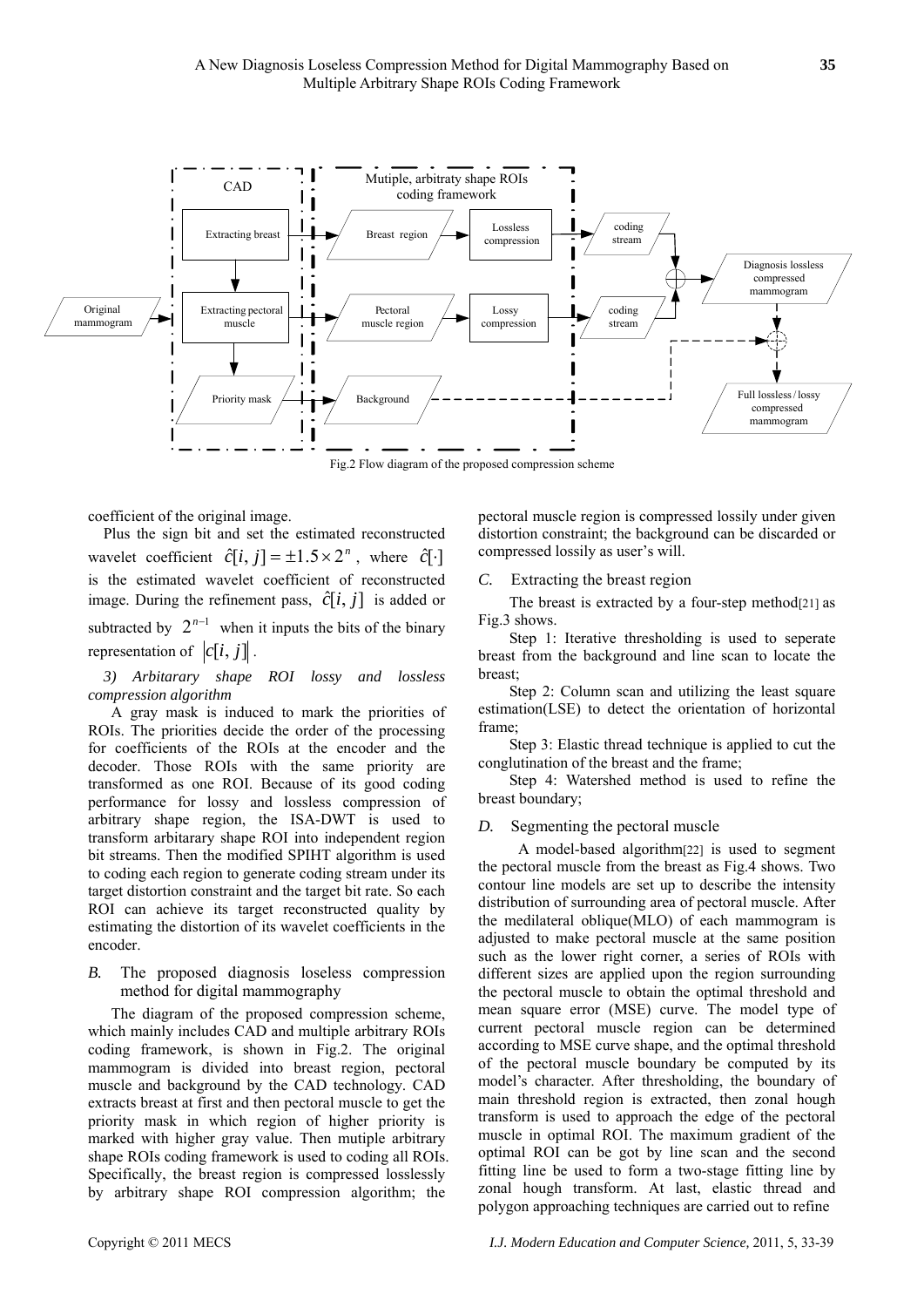



Fig.3 Flow diagram of extracting the breast region

its boundary.

The intensity distribution of breast and pectoral muscle is quite different for different mammograms. Two models with different characters are used to avoid the difficulties of segmentation pectoral muscle as the traditional approach meets.

*E.* compression algorithm for breast region and pectoral muscle

Because breast region contains important diagnosis information, it needs to be compressed losslessly. Breast region is transformed by ISA-DWT, and then encoded by the modified SPIHT to produce the ultimate coding stream, as Fig.5 shows.

For pectoral muscle region, it is not quite possible that there is diagnosis information in it. So it can be compressed lossy with relatively high compression ratio, as Fig.6 shows. It subjects to the following restrict condition:

Where 
$$
D
$$
 is the reconstructed distortion in wavelet domain and  $D_{max}$  is the target one.



Fig.4 Flow diagram of segmenting the pectoral muscle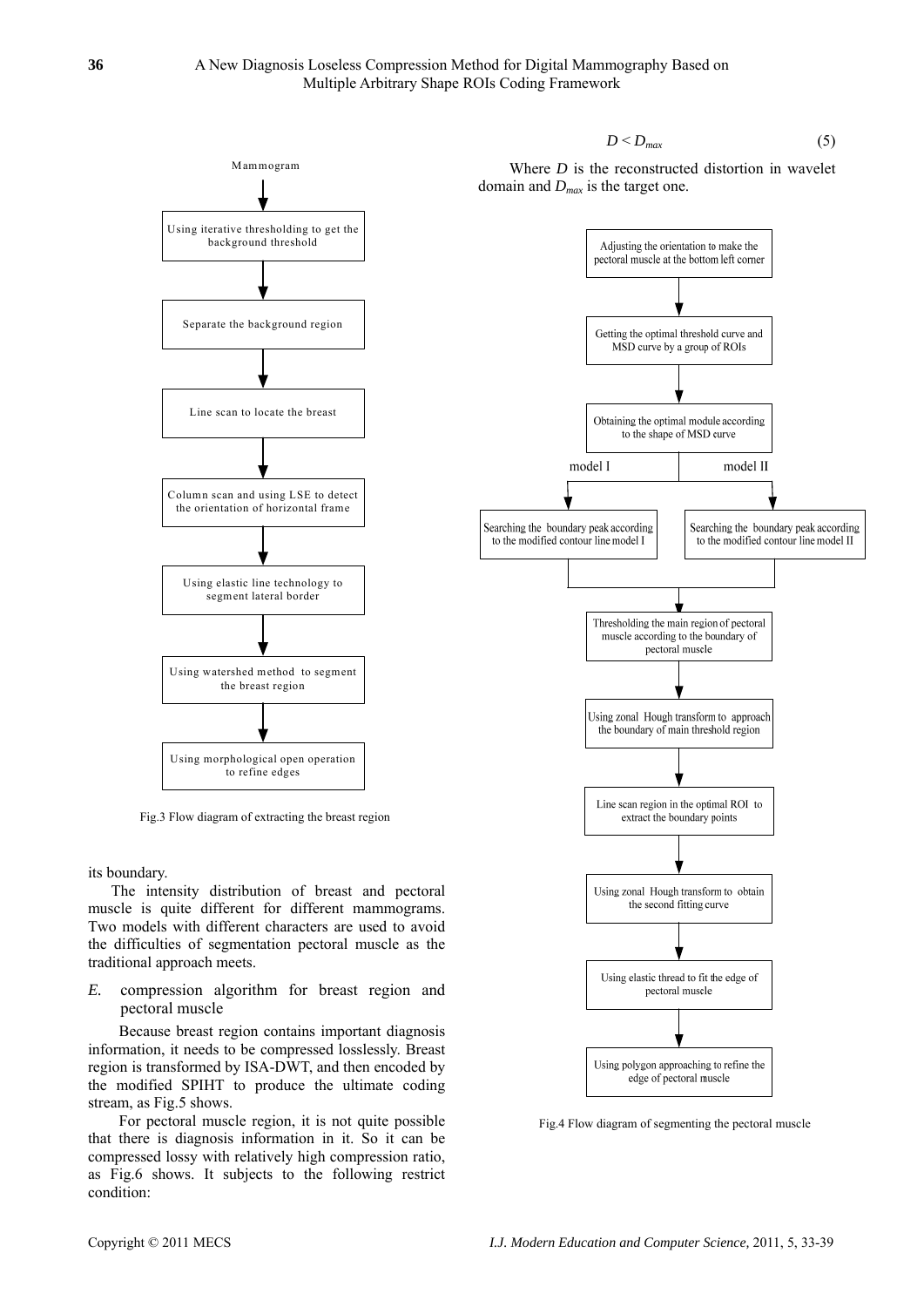

Figure 5. Flow diagram of ROI coding of breast region



Fig.6 Flow diagram of ROI coding of pectoral muscle

## III. Experimental results

A set of mammograms are tested with the proposed method. Fig.7 shows the original mammogram of 1760  $\times$ 2304 pixels at 8 bit. After extracting the breast and pectoral muscle, the mask is obtained to show different regions, in which larger gray value means higher priority as Fig.8 shows. The integer-to-integer 5/3 and 9/7-F wavelet are used in ISA-DWT. The distortion is evaluated by means of PSNR in wavelet domain. The target PSNR is set as 36dB and the background is discarded completely. Table I gives the compression ratio comparison for different compression methods, where lossless compression is adopted in JPEG2000. It is evident that integer-to-integer 5/3 and 9/7-F wavelet can achieve better compression efficiency than JPEG2000 and 5/3 wavelet shows the best one. Fig.9 shows the reconstructed mammogram for integer-to-integer 5/3 wavelet. The ROI with lessons marked in Fig.6 is magnified in Fig.10(a). The reconstructed region with integer-to-integer 5/3 wavelet shows completely the same effect as the original one in Fig.10, which means that the proposed method can achieve quite good compression performance while not bringing any diagnosis information loss.



Fig.7 The original mammogram



Fig.8 mask after extracting the breast and pectoral muscle

| <b>TABLE I.</b> |
|-----------------|
|-----------------|

COMPRESSION RATIO COMPARISON

|                   | <b>JPEG2000</b> | $IWT-5/3$ | $IWT-9/7-F$ |
|-------------------|-----------------|-----------|-------------|
| Compression ratio | 2.838           | 6.412     | 4.641       |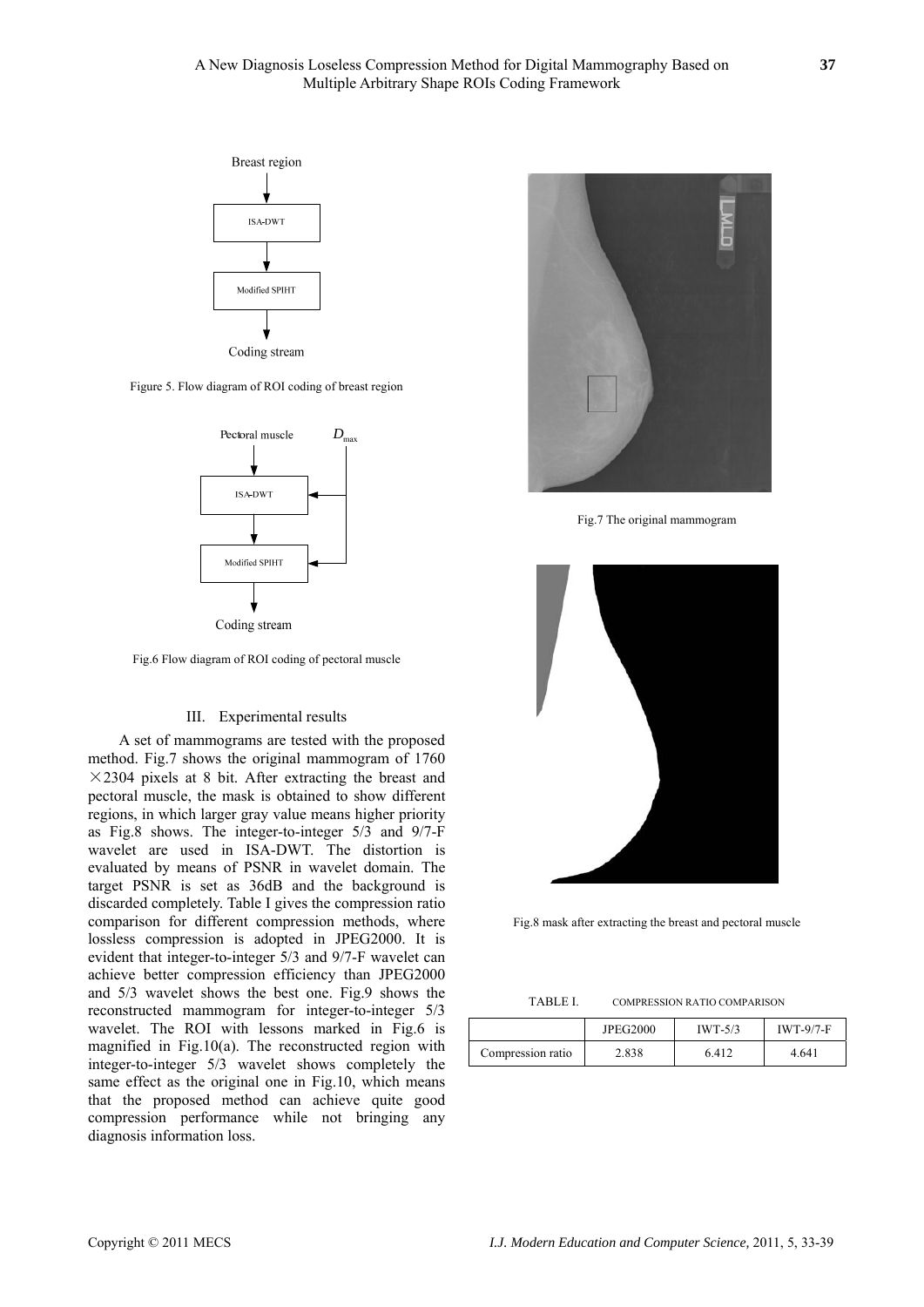

Fig.9 the reconstructed mammogram



(a) The original region (b) the reconstructed region

Fig.10 ROI containing lessons

#### IV. CONCLUSION

In this paper, the CAD technology and multiple arbitrary shape ROIs compression framework are combined to realize diagnosis lossless compression for digital mammography. Primary experimental results show quite good compression efficiency while keeping the diagnosis information lossless, especially for integer-to-integer 5/3 wavelet. Motivated by the results obtained here, our next study is going to carry out the clinical evaluation of the proposed method for digital mammography.

#### **REFERENCES**

- [1] R. G. Bird, T. W. Wallace, and B. C. Yankaskas, Analysis of cancers missed at screening mammography, *Radiology*, vol. 184, pp. 613–617,1992.
- [2] H. Burhenne, L. Burhenne, F. Goldberg, T. Hislop, A. J. Worth, P. M.Rebbeck, and L. Kan, Interval breast cancers in the screening mammographyprogram of British Columbia: Analysis and classification, *Am. J. Roentgenol.*,

vol. 162, pp. 1067–1071, 1994.

- [3] K. Doi, H. MacMahon, S. Katsuragawa, R. M. Nishikawa, and Y. Jiang, Computer-aided diagnosis in radiology: Potential and pitfall, *Eur. J.*Radiol., vol. 31, pp. 97–109, 1999.
- [4] H. Li, K. J. Liu, and S. Lo, Fractal modeling and segmentation for the enhancement of microcalcifications in digital mammograms, IEEE Trans. Med. Imag., vol. 16, no. 6, pp. 785–798, Dec. 1997.
- [5] Bradley J. Erickson M D, Irreversible Compression of Medical Images, J. Digit. Imag., 15(1): 5-14,2002.
- [6] Ishigaki T, Sakuma S, Ikeda M et al, Clinical evaluation of irreversible image compression: Analysis of chest imaging with computed radiography, J. Radiol., 175:739–743, 1990.
- [7] Slone R M, Foos D H, Whiting B R et al, Assessment of visually lossless irreversible image compression: Comparison of three methods by using an image comparison workstation, Radiology-Computer Applications, 215(2):543–553, 2000.
- [8] Penedo M, Pearlman W A, Tahoces P G et al, Region-based wavelet coding methods for digital mammography. IEEE Trans Med Imaging, 22:1288–1296, 2003.
- [9] Good W F, Sumkin J H, Ganott M et al, Detection of masses and clustered microcalcifications on data compressed mammograms: an observer performance study. AJR Am J Roentgenol, 175:1573–1576, 2000.
- [10] Zheng B, Sumkin J H, Good W F et al, Applying computer-assisted detection schemes to digitized mammograms after JPEG data compression: an assessment. Acad Radiol, 7:595–602, 2000.
- [11] Kocsis O, Costaridou L, Varaki L et al, Visually lossless threshold determination for microcalcification detection in wavelet compressed mammograms. Eur Radiol, 13: 2390–2396, 2003.
- [12] Perlmutter S, Cosman P, Gray Ret al, Image quality in lossy compressed digital mammograms. Signal Process,59:189–210,1997.
- [13] Sung M M, Kim H J, Kim E K et al, Clinical evaluation of JPEG2000 compression for digital mammography. IEEE Trans Nucl Sci, 49: 827–832, 2002.
- [14] Suryanarayanan S, Karellas A, Vedantham S et al, A perceptual evaluation of JPEG 2000 image compression for digital mammography: contrast detail characteristics. J Digit Imaging, 17:64–70, 2004.
- [15] Penedo M, Carreira J M, Tahoces P G et al, Effects of JPEG2000 data compression on an automated system for detecting clustered microcalcifications in digital mammograms, IEEE Trans Inf Technol Biomed, 10(2):354–361, 2006.
- [16] Suryanarayanan S, Karellas A, Vedantham S et al, Detection of Simulated Lesions on Data compressed Digital Mammograms, Radiology, 236:31–36, 2005.
- [17] Idris F M, AlZubaidi N I, Detection of breast cancer in the JPEG2000 domain, Trans Eng, Comput Technol, 8:1305-5313, 2005.
- [18] Penedo M, Souto M, Tahoces P G et al, FROC evaluation of JPEG2000 and object-based SPIHT lossy compression on digitized mammograms, Radiology, 237: 450–457, 2005.
- [19] Ahmed Abu-Hajar and Ravi Sankar, "Integer-to-integer shape adaptive wavelet transform for region of interest image coding", Digital Signal Processing Workshop, pp:94 – 97, Oct. 2002.
- [20] Zhongmin Liu et al., "Cascaded differential and wavelet compression of chromosome images", IEEE Transaction on Biomedical Engineering, 49(4),pp. 372-383, Apr. 2002.